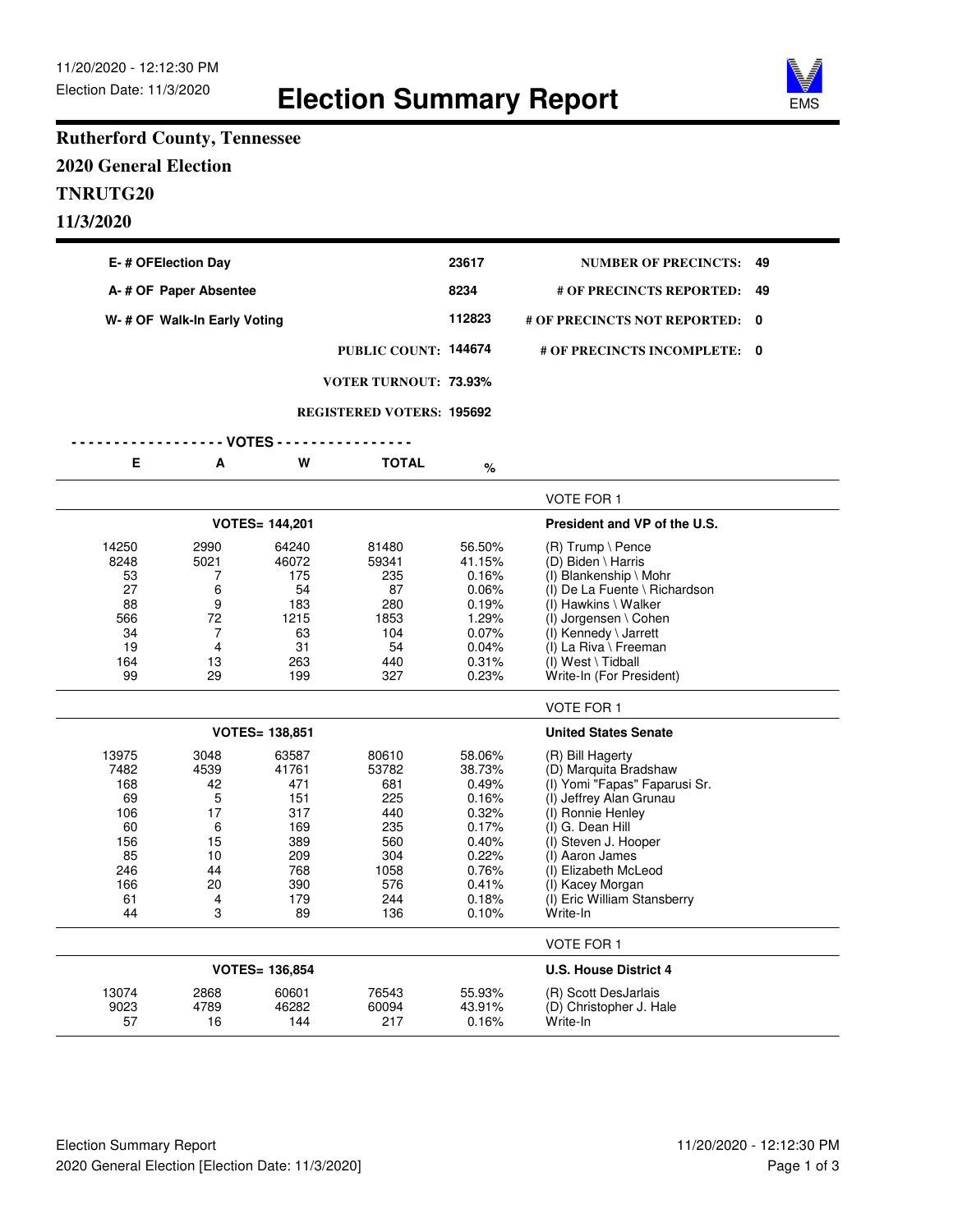| Е            | A                 | <b>VOTES</b><br>W    | <b>TOTAL</b>      | $\%$             |                                       |  |  |
|--------------|-------------------|----------------------|-------------------|------------------|---------------------------------------|--|--|
|              |                   |                      |                   |                  | <b>VOTE FOR 1</b>                     |  |  |
|              |                   | <b>VOTES= 39,202</b> |                   |                  | <b>TN Senate District 14</b>          |  |  |
| 4353         | 1016              | 19529                | 24898             | 63.51%           | (R) Shane Reeves                      |  |  |
| 2024         | 1281              | 10953                | 14258             | 36.37%           | (D) Chase Clemons                     |  |  |
| 10           | 9                 | 27                   | 46                | 0.12%            | Write-In                              |  |  |
|              |                   |                      |                   |                  | <b>VOTE FOR 1</b>                     |  |  |
|              |                   | <b>VOTES= 42,708</b> |                   |                  | <b>TN House District 34</b>           |  |  |
| 4429         | 862               | 20993                | 26284             | 61.54%           | (R) Tim Rudd                          |  |  |
| 2108         | 1273              | 13000<br>28          | 16381<br>43       | 38.36%<br>0.10%  | (D) Mary R. Vaughn<br>Write-In        |  |  |
| 10           | 5                 |                      |                   |                  |                                       |  |  |
|              |                   |                      |                   |                  | <b>VOTE FOR 1</b>                     |  |  |
|              |                   | <b>VOTES= 29,908</b> |                   |                  | <b>TN House District 37</b>           |  |  |
| 2835         | 853               | 13684                | 17372             | 58.08%           | (R) Charlie Baum                      |  |  |
| 1771<br>10   | 1242<br>2         | 9496<br>15           | 12509<br>27       | 41.82%<br>0.09%  | (D) Mariah N. Phillips<br>Write-In    |  |  |
|              |                   |                      |                   |                  |                                       |  |  |
|              |                   |                      |                   |                  | <b>VOTE FOR 1</b>                     |  |  |
|              |                   | <b>VOTES= 31,995</b> |                   |                  | <b>TN House District 48</b>           |  |  |
| 3722<br>1881 | 741<br>1077       | 15261<br>9278        | 19724<br>12236    | 61.65%<br>38.24% | (R) Bryan Terry<br>(D) Matt Ferry     |  |  |
| 9            | 4                 | 22                   | 35                | 0.11%            | Write-In                              |  |  |
|              |                   |                      |                   |                  |                                       |  |  |
|              |                   |                      |                   |                  | VOTE FOR 1                            |  |  |
|              |                   | <b>VOTES= 28,588</b> |                   |                  | <b>TN House District 49</b>           |  |  |
| 2757<br>1933 | 598<br>893        | 12020<br>10341       | 15375<br>13167    | 53.78%<br>46.06% | (R) Mike Sparks<br>(D) Brandon Thomas |  |  |
| 9            | 1                 | 36                   | 46                | 0.16%            | Write-In                              |  |  |
|              |                   |                      |                   |                  | VOTE FOR 3                            |  |  |
|              |                   | <b>VOTES= 566</b>    |                   |                  | <b>Councilman City of Eagleville</b>  |  |  |
| 127          | 10                | 119                  | 256               | 45.23%           | (I) Ryan Edwards                      |  |  |
| 131          | 8                 | 123                  | 262               | 46.29%           | (I) Chris Hendrix                     |  |  |
| 27           | 1                 | 14                   | 42                | 7.42%            | Write-In                              |  |  |
| 3<br>0       | 1<br>$\mathbf{1}$ | 1<br>0               | 5<br>$\mathbf{1}$ | 0.88%<br>0.18%   | Write-In<br>Write-In                  |  |  |
|              |                   |                      |                   |                  |                                       |  |  |
|              |                   |                      |                   |                  | VOTE FOR 2                            |  |  |
|              |                   | <b>VOTES= 17,166</b> |                   |                  | <b>Alderman City of LaVergne</b>      |  |  |
| 604<br>940   | 198<br>171        | 2760<br>3553         | 3562<br>4664      | 20.75%<br>27.17% | (I) Calvin B. Jones<br>(I) Steve Noe  |  |  |
| 322          | 86                | 1416                 | 1824              | 10.63%           | (I) John R. Skinner                   |  |  |
| 429          | 190               | 2399                 | 3018              | 17.58%           | (I) Kathy Tyson                       |  |  |
| 665          | 143               | 3233                 | 4041              | 23.54%           | (I) Dennis R. Waldron                 |  |  |
| 14           | 1                 | 33                   | 48                | 0.28%            | Write-In                              |  |  |
| 3            | 0                 | 6                    | 9                 | 0.05%            | Write-In                              |  |  |
|              |                   |                      |                   |                  | VOTE FOR 1                            |  |  |
|              |                   | <b>VOTES= 6,260</b>  |                   |                  | Alderman LaVergne Unexpired Term      |  |  |
| 1013         | 355               | 4782                 | 6150              | 98.24%           | (I) Graeme Coates                     |  |  |
| 24           | 5                 | 81                   | 110               | 1.76%            | Write-In                              |  |  |